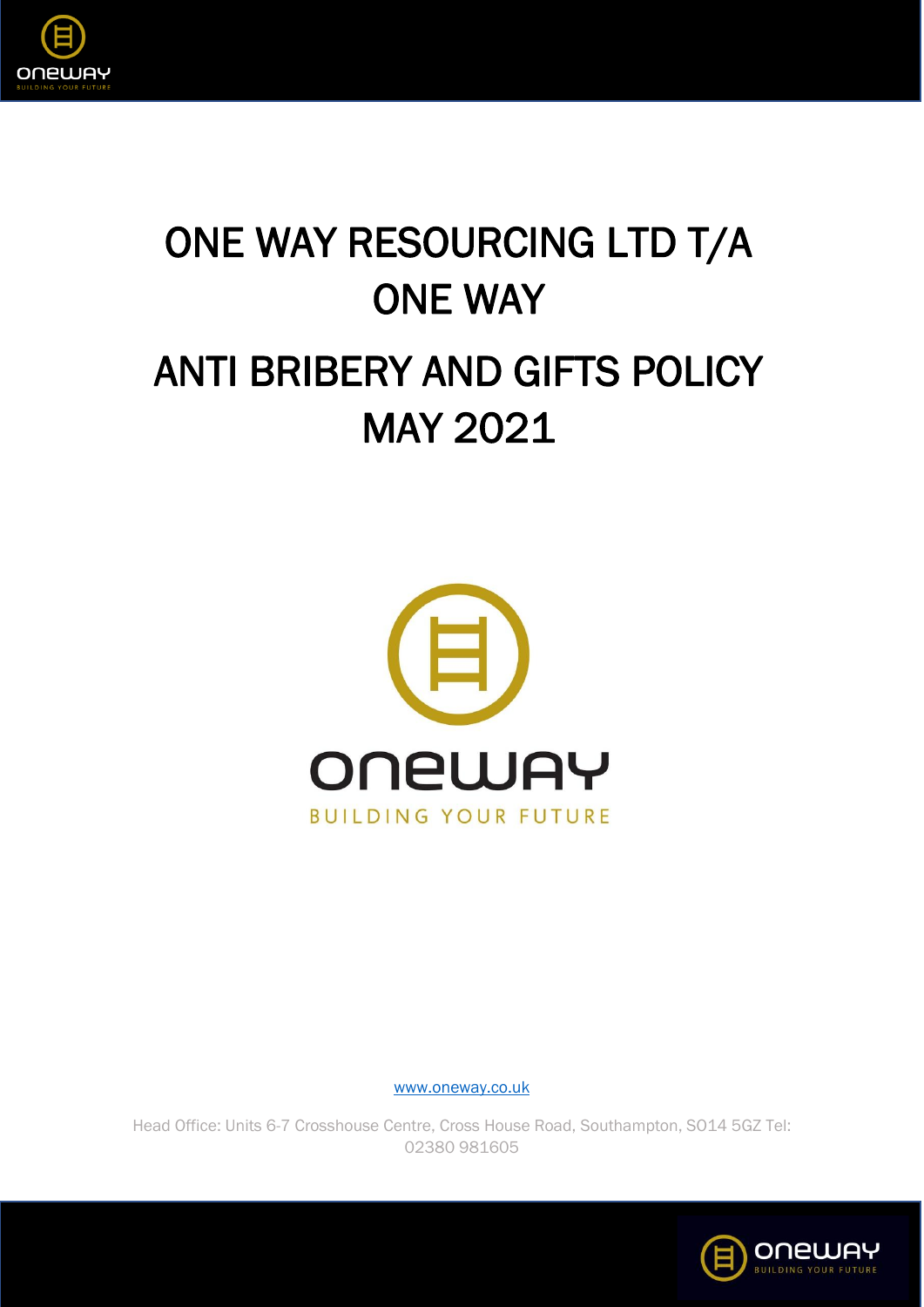

# Bribery and Gifts Policy

Without exception, One Way and its subsidiary companies strictly prohibit bribery and corruption in any form. One Way commits itself to:-

- Conduct all of its business in an honest and ethical manner.
- Take a zero-tolerance approach to bribery and corruption and
- Act professionally, fairly and with integrity in all of its business dealings and relationships wherever it operates.
- Implement and enforce effective systems to counter bribery.

These are the business values by which One Way expects you to do business on its behalf. One Way explains in more detail below how these principles work out in practice.

# The meaning of Bribery

Bribery is the most common form of corruption. Bribery involves the offering, giving, receiving or soliciting of money, a gift or other financial advantage as an inducement to do something that is improper, illegal or a breach of trust in the course of doing business. This includes any payment through a third party and a recipient acting or failing to act in anticipation of receiving a financial or other advantage.

# Why do One Way adopt this Policy?

As a company One Way believes in following the principles of integrity, transparency and accountability. A key part of corporate integrity is complying with all applicable rules. As a company carrying out their business in the United Kingdom One Way are also directly affected by and are subject to the Bribery Act 2010 (the Act) together with other legislation.

This legislation imposes strict legal rules on One Way's trading with which it must comply. One Way must comply with the Act simply because it carries out business in the UK. One Way can be responsible for acts of bribery committed on its behalf, by anyone acting on its behalf, even without its knowledge, anywhere in the world.

If you abide by the principles and procedures set out in this document both you and One Way will be able to carry on business in the knowledge that you are complying with this Act and the other legal rules which are relevant.

Any violation of this policy by an individual or entity acting on One Way's behalf may result in disciplinary action up to and including termination of employment and termination of the business relationship. In addition you should note that the penalties for violation of the laws against bribery are harsh and include fines and imprisonment for individuals. For One Way penalties can include unlimited fines, debarment from tendering for public sector contracts as well as reputational damage.

# Who must follow the rules?

Anyone who conducts business on behalf of One Way must abide by these rules. This can amongst others include:-

- Employees, officers, directors, principal shareholders
- One Way's subsidiaries and affiliates
- One Way's joint venture partners
- Other third parties who perform services on behalf of One Way. This will include consultants, agents, sub-contractors, distributors, resellers, channel partners and any self- employed workers.

# How do One Way organise and oversee compliance?

The rules set out in this Policy have been adopted and approved by the Board. One Way has appointed a Compliance Officer, who is responsible for the on-going implementation and monitoring of anti-bribery compliance. Please address any questions regarding this Policy to the Compliance Officer in the first instance. Your Compliance Officer is Paul Payne.

# What is expected from you?

One Way expect all those who are obliged to follow these rules to abide by the principles set out below (in addition to stating the principles, One Way also give brief examples of how these may translate into practical actions) which everyone must support on a day-to-day basis. Some of these principles anticipate that One Way as a company will also take steps to ensure that it supports you by having the right policies and

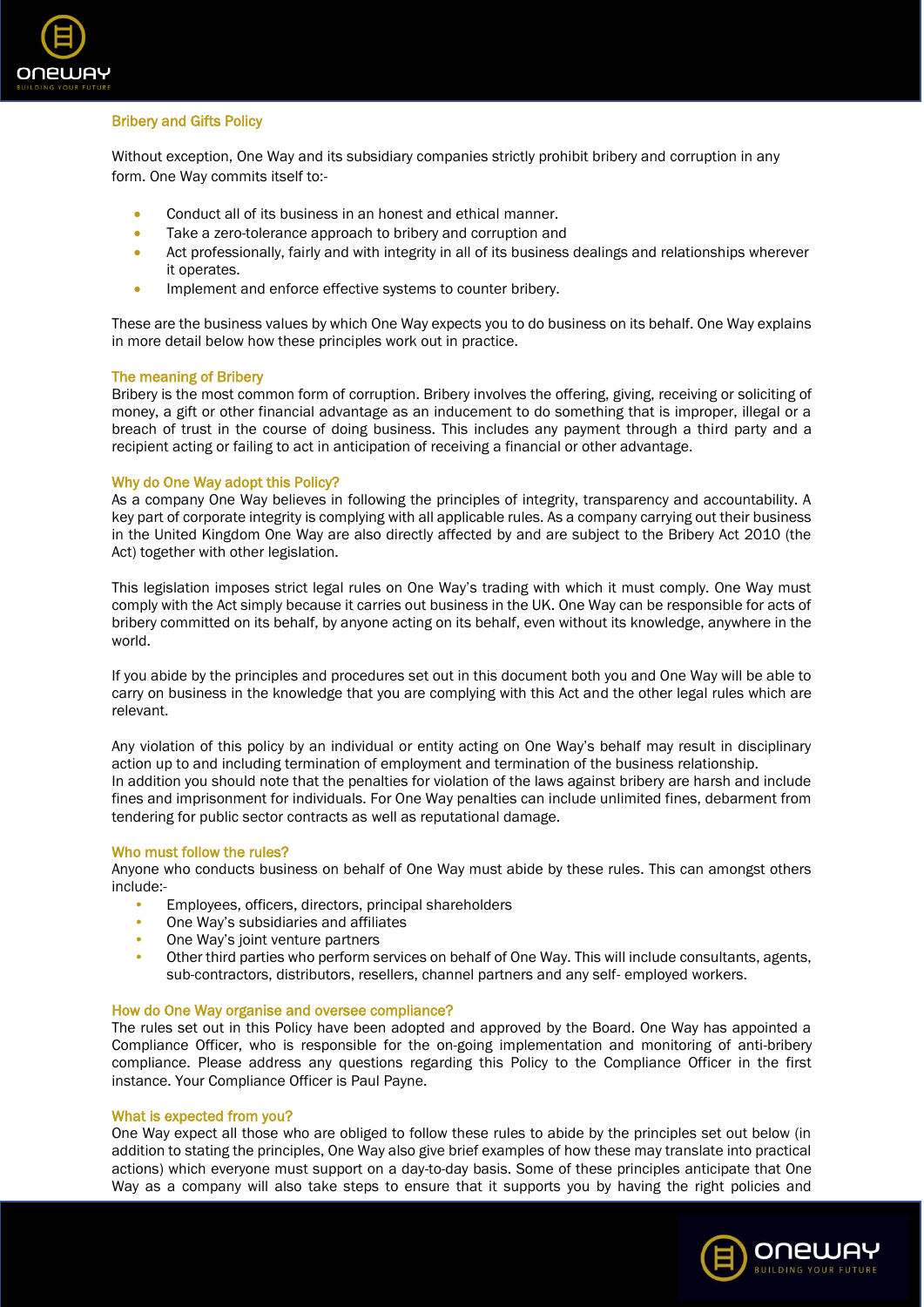

procedures in place. One Way is fully committed to doing that and if at any stage, you have concerns about the procedures or rules One Way publishes you are asked to share those concerns so that they can be addressed.

The principles to which One Way is committed, and which you must support, are:

# One Way will carry out its business fairly honestly and openly.

*Example*: One Way will have transparent payment terms in all financial transactions it undertakes and keep clear records of what it does.

One Way will not pay or offer to pay bribes. Nor will One Way condone the offering of bribes on its behalf to any third party, and, in particular, public officials, so as to gain or seek to gain new business or a business advantage.

*Example:* The ban on bribes extends to giving any gift or financial benefit as well as obvious bribes such as an enlarged commission or secret cash payment if it is intended to induce the recipient to do something improper or illegal. The prohibition covers all bribes

One Way will not accept bribes nor will it agree to them being accepted on its behalf in order to influence business.

**Example:** The ban on accepting bribes means that One Way will never condone underhand dealings with any customer or potential customer seeking a "favour" from One Way. Again, the ban which extends to all those acting on its behalf applies to any form of benefit which may be offered, so covers offers of lavish and unwarranted corporate hospitality as well as other forms of possible inducement.

# One Way will avoid doing business with others who do not accept its values and who may harm its reputation.

*Example***:** One Way has processes and procedures in place to ensure that it carries out appropriate checks and due diligence on all of its business partners. It is important for One Way to know who it is doing business with and to be confident of their commitment to take a stand against bribery or corrupt conduct in any form. Bribery, if proven, can taint a business's reputation but can also cause harm to business partners associated with it.

#### One Way will set out processes for avoiding direct or indirect bribery and abiding by and supporting its values.

**Example:** One Way have established rules for dealing with gifts, corporate hospitality and entertainment, political contributions, charitable contributions and sponsorships and facilitation payments. These are set out below.

# One Way will keep clear and updated records.

*Example*: Record-keeping extends to ensuring all employees record in the appropriate internal register which One Way maintains details of all gifts and hospitality received. In addition, One Way keeps records of any decisions made on giving donations to third parties or how any demand for a bribe or other benefit from a third party was handled.

Details of any gifts and hospitality and of any donations to third parties must be notified to your Line Manager who will keep a register and make further enquiries as required.

# One Way will make sure everyone in its business and its business partners know about its principles and the rules have been established.

*Example***:** One Way regularly reminds all concerned of the rules that have been laid down. One Way does this by publishing these rules both internally and by making them available on its website.

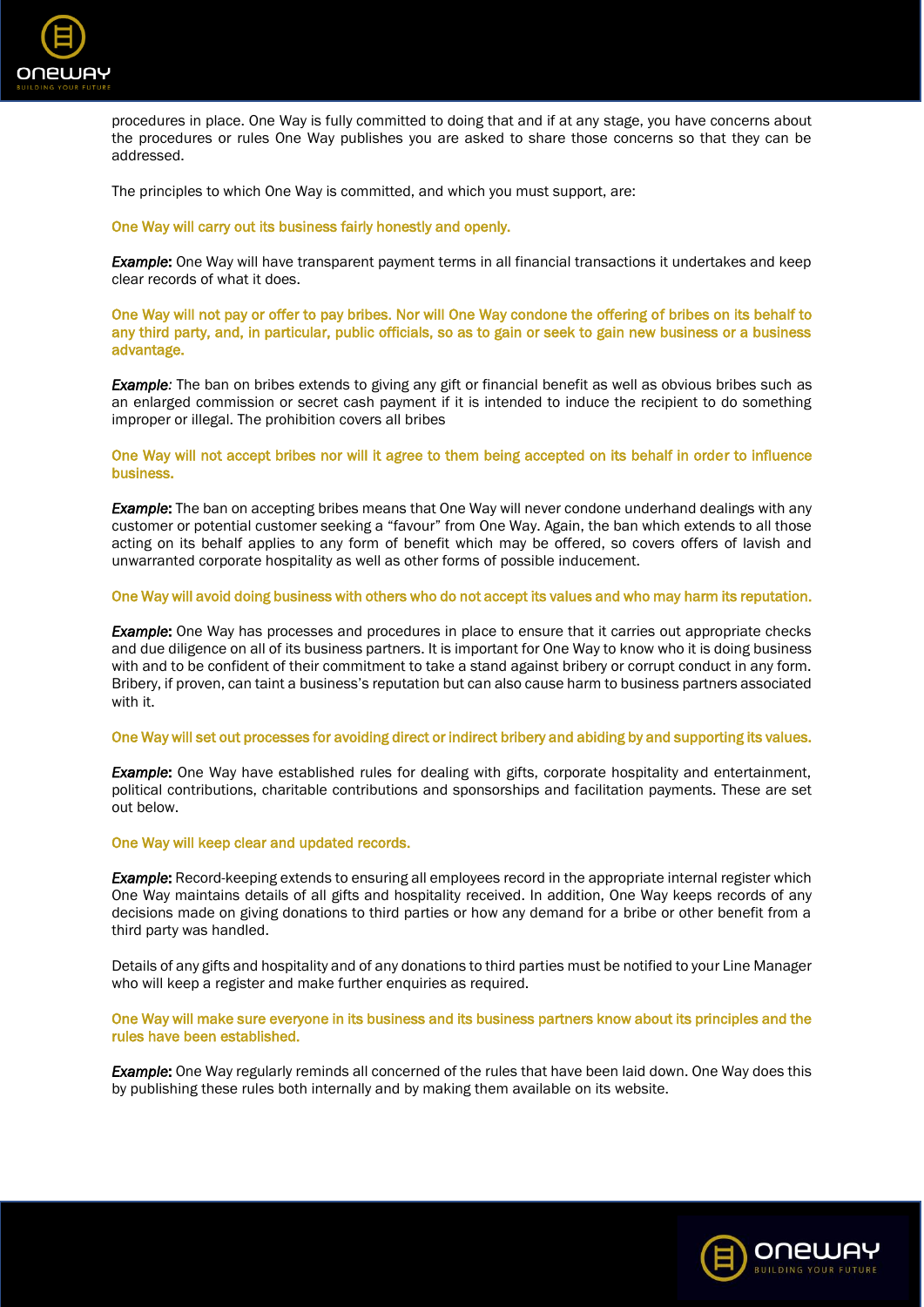

One Way will regularly review and update these rules and the procedures, which are relevant to their implementation.

*Example:* As explained above, the approach One Way adopts to countering all forms of bribery and corruption is organic. One Way welcomes and invites your active participation in raising matters of concern so that it can improve and update its approach to particular issues.

# One Way will abide by its principles even when it becomes difficult.

**Example:** One Way will not engage in bribery or similar practices (e.g. the making of facilitation payments) even when it would be to its advantage to do so. Similarly if One Way discovers that a business intermediary who represents One Way is behaving corruptly it will not continue with that relationship, but will sever its ties to protect its reputation. One Way seeks to ensure that all new contracts with such third parties incorporate clauses, which give it the right to terminate those contracts in such circumstances.

#### COMPLIANCE IS MANDATORY

One Way will always ensure that no employee suffers demotion or any penalty or other adverse consequences for refusing to engage in or reporting questionable conduct. This is the case even if such a refusal might result in One Way losing long-term business. One Way must insist on strict compliance with this Policy by all employees and others to whom this Policy applies. One Way will not hesitate to take appropriate disciplinary action (up to and including termination of employment) against any employees who violate this Policy or breach the rules set out above in the interests of protecting its business.

#### Gifts Policy

One Way is committed to not receiving or giving bribes. Gifts can sometimes be disguised bribes or be misinterpreted as bribes. One Way must ensure that giving or receiving gifts cannot distort its business relationship, create a conflict of interest or be construed as a bribe. A conflict of interest may also arise by the giving or receiving of favours or special treatment to which no financial value can be attached.

Such special treatments generally encourage a "pay-back" expectation and can distort a business relationship.

One Way sets out below the rules which clearly define what it considers to be genuine and acceptable and what is not. A gift should be reasonable and proportionate. It is important to remember that a value of a gift in the UK may have a higher value in other countries and additional care must be taken that the gift is at an appropriate level.

#### Accepting gifts

- Employees and others working on behalf of One Way are permitted to accept gifts which are below £50 in value. If any gifts are received which are in excess of £50 then authority must be sought from your Line Manager who will decide whether the gift should be accepted taking into account all the relevant circumstances. A record should be kept by the individual employee as to any gifts that are accepted and submitted on a monthly basis to your Line Manager.
- Gifts are not permitted to be accepted that may induce performance of an employee or cause obligation on behalf of that employee, for example, whilst contract negotiations are taking place. In these circumstances, the gift must be returned with a letter explaining the position.
- Employees and others working on behalf of One Way are not permitted to accept frequent gifts from any one person and/or organisation (i.e. in excess of £200 per annum) unless prior authority is obtained from your Line Manager who will take into account all the relevant circumstances. If gifts are received on a regular basis, they should be returned with a letter of explanation or alternatively, the gift may be donated to charity.
- If a gift is presented to an employee with a value in excess of £50 and it is not possible or it is offensive to refuse such a gift (e.g. at a public event) you should consult with your Line Manager and either acceptance of the gift will be permitted taking into account all the relevant circumstances or, alternatively, proper disposal of the gift can be agreed upon. This may involve either, returning the gift with a letter of explanation or donating it to charity.

#### Giving gifts

• One Way appreciates that in some circumstances gifts can be appropriate. All gifts must be reasonable and proportionate and the gift must be pre-approved by your line manager. Care must be taken to ensure that by offering the gift you are not placing the recipient in a position of obligation. If

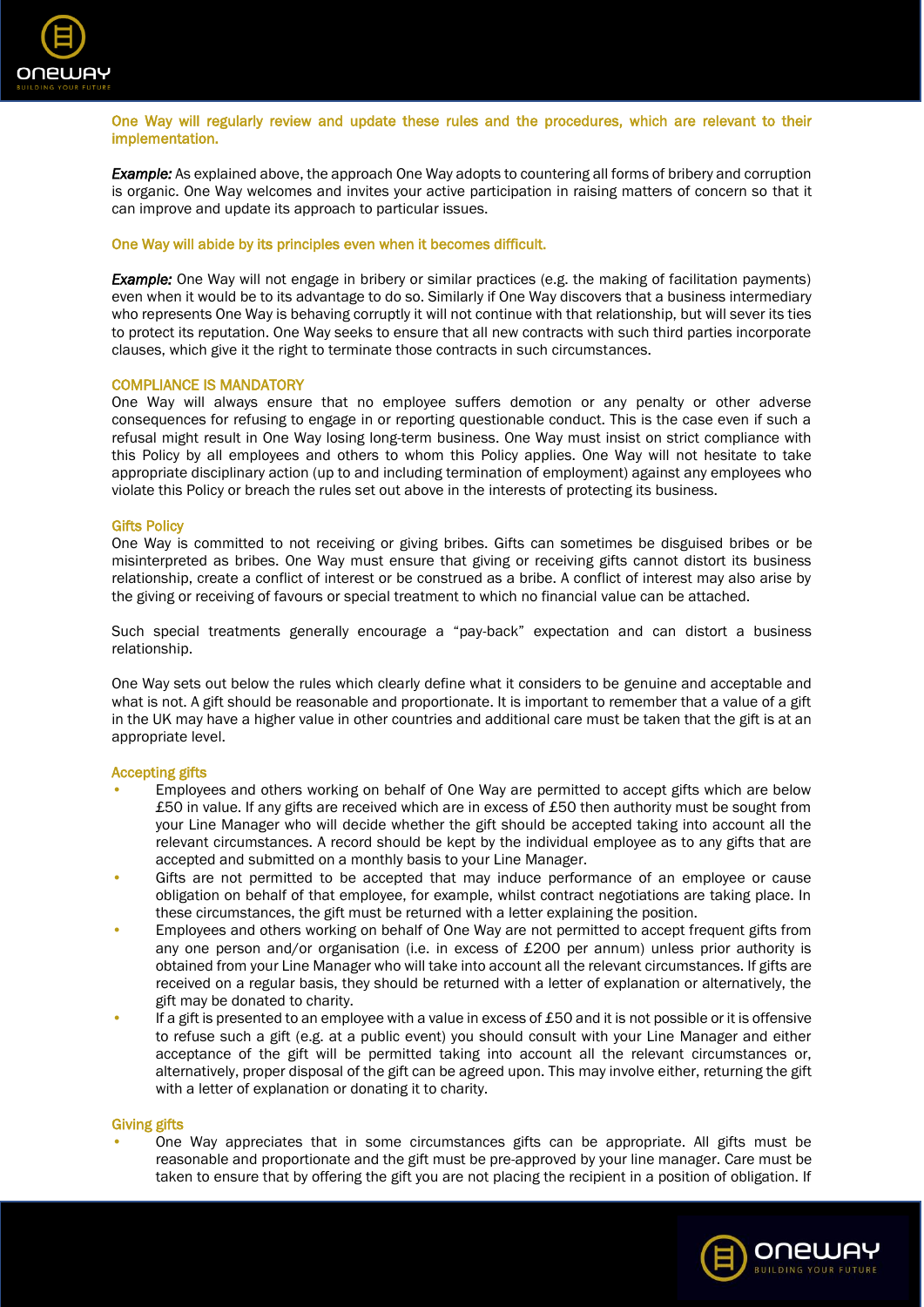

the gift is in excess of £50 then this must be pre-approved by your Line Manager who will consider the relevant circumstances before deciding whether the gift should be offered.

# Gift reporting

Any gifts given or received, other than branded gifts or stationery, must be recorded by the individual employee and submitted to your Line Manager on a monthly basis.

# One Way– Corporate Hospitality Policy

Corporate Hospitality can help build goodwill in a business relationship but it can also make it difficult for One Way to remain objective about the person or company with whom it is dealing as it may create an obligation or conflict of interest.

Corporate hospitality spans a range of activities including, but not limited to, lunches, sporting fixtures, golf days, conferences and theatre tickets.

None of One Way's hospitality policy is intended to prohibit the appropriate exchange of routine business hospitality for the purpose of building and maintaining proper business relationships, however, all offers of hospitality must be reasonable and proportionate.

Everyone must use good judgment, tailored to the specific circumstances, as to whether the offer or acceptance of the hospitality is the right thing to do. Consideration must be given as to whether the offer of the hospitality is being used to influence or could be perceived in this way.

#### Accepting hospitality

- The acceptance of hospitality by employees or other persons associated within One Way is permitted if the total inclusive value is less than £150. You must obtain permission from your immediate line manager before accepting the offer. This should be fully documented by the individual employee and submitted to your Line Manager on a monthly basis.
- Any hospitality which is offered by others in excess of £150 in value should be politely turned down, unless there is a real business reason why the offer should be accepted. This will be dependant on individual circumstances and should be fully documented to your Line Manager who will consider all the relevant circumstances and will make the final decision.
- Employees and others associated with One Way are not permitted to accept frequent offers of hospitality from any one person and/or organisation (i.e. in excess of £500 per annum) unless there is a real business reason as to why the offer should be accepted. Authority must be sought from your Line Manager who will take into account all the relevant circumstances.

#### Giving or offering hospitality and entertainment

One Way strictly prohibits attempts to secure business by creating a conflict of interest or obligation on the part of an employee of an organisation doing business with it.

With approval from your immediate line manager appropriate hospitality may be up to the total inclusive value of £150 per person. A record of such hospitality must be kept by the employee and submitted on a monthly basis to your Line Manager.

If you wish to make an offer of hospitality in excess of £150, then a business case must be submitted to your Line Manager. Your Line Manager will consider this request taking into account all the individual circumstances.

Hospitality for individuals should be restricted to a total inclusive value of £500 per annum in total within the UK (and note should be made of the frequency of occasions with the same individual is being entertained). When considering hospitality abroad the real value of the hospitality in that country must be considered and an equivalent financial limit applied.

#### Behaviour during hospitality events

Any One Way employee attending or hosting a hospitality event on behalf of One Way should conduct themselves in an appropriate manner.

Employees should conduct themselves in accordance with the One Way Alcohol and Drug Policy and not drink to excess.